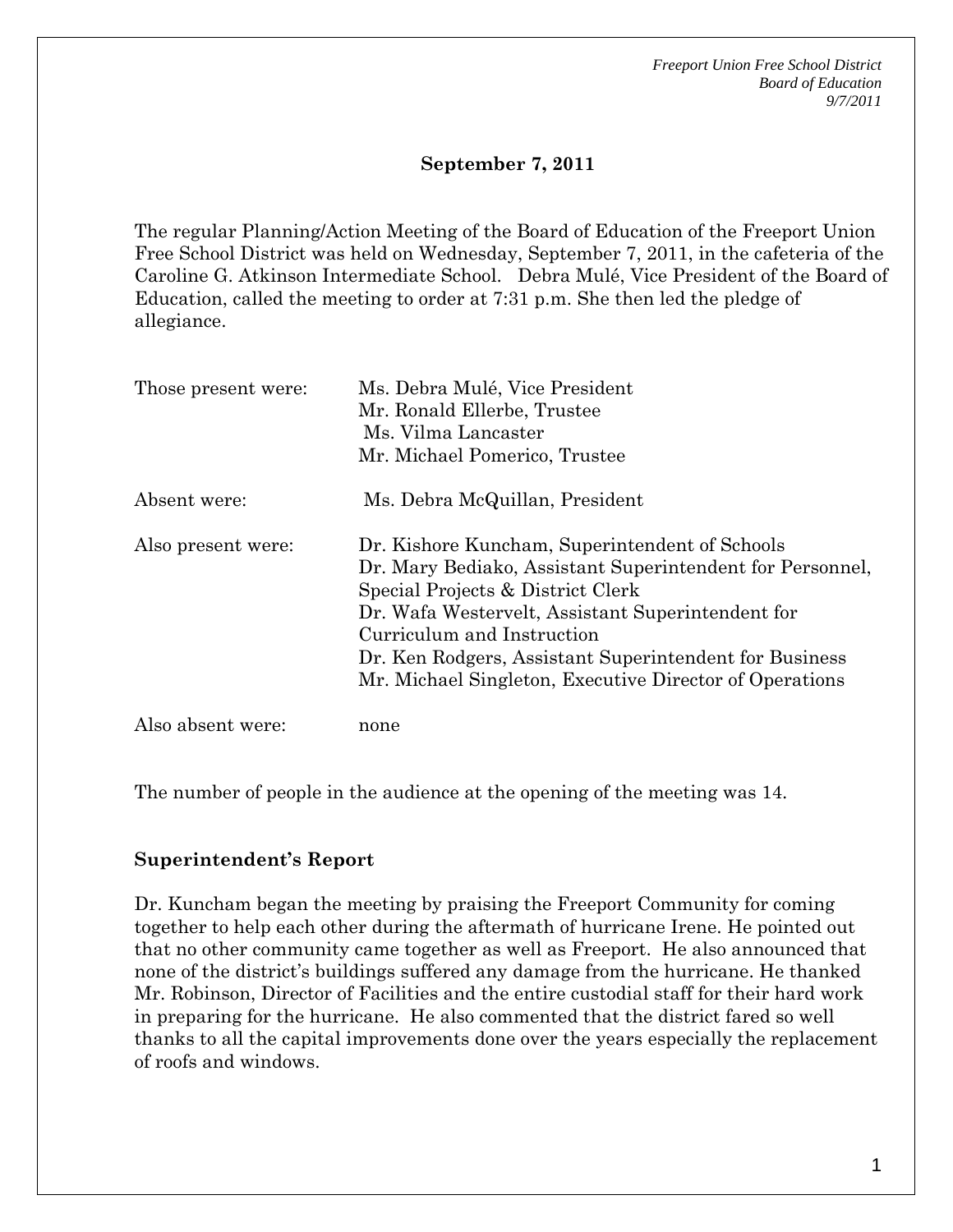Dr. Kishore Kuncham, Superintendent of Schools, made the following announcements:

- The Superintendents Conference Days were held on August 31, 2011 and September 1, 2011. Everything went very well. All staff were involved in meaningful professional development activities.
- All Summer Capital Projects have been finished on time.
- The opening of the new school year was well attended by many parents in all the buildings.
- The district has seen an increase in Kindergarten enrollment. One new section was added this week and possibly there will be a need of a second one.
- The Presidents of the American Federation of Teachers and the New York State United Teachers, Randi Weingarten and Dick Ianuzzi visited Freeport and met with the Superintendent and members of the Board of Education. The visit was made possible through the efforts of Stuart Napier, Freeport Teacher Association President. They were impressed by the cooperation and concerted efforts put forth by Freeport's Teachers, Administration and Board to work together and serve the families and children of Freeport. A thank you to Mrs. Mulé, Mr. Ellerbe, Dr. Bediako and the teachers who joined in the meeting.
- The new track at FHS is ready for use. The district has developed guidelines for the use of the track. Mr. James Robinson, Director of Facilities presented the guidelines to the Board and the Public. These guidelines are designed to protect the track. Mr. Robinson also indicated that the Athletic Director, Jonathan Bloom and all Coaches have been informed of the guidelines.

### **Questions from the Public**

The public was given the opportunity to address the Board of Education. Each speaker was allowed to address the Board for four minutes on any topic. The Board and administration addressed the comments from the public.

### **Items for Action**

On a motion by Mr. Ellerbe and a seconded by Mr. Pomerico the following item was approved:

### **CSE/CPSE Minutes**

**BE IT RESOLVED,** that the Board of Education of the Freeport Union Free School District hereby accepts the minutes of the meetings of the committees on special education and preschool special education for the following dates: August 11, 12, 29, 2011.

The vote was unanimous, Ellerbe, Lancaster, Mulé and Pomerico.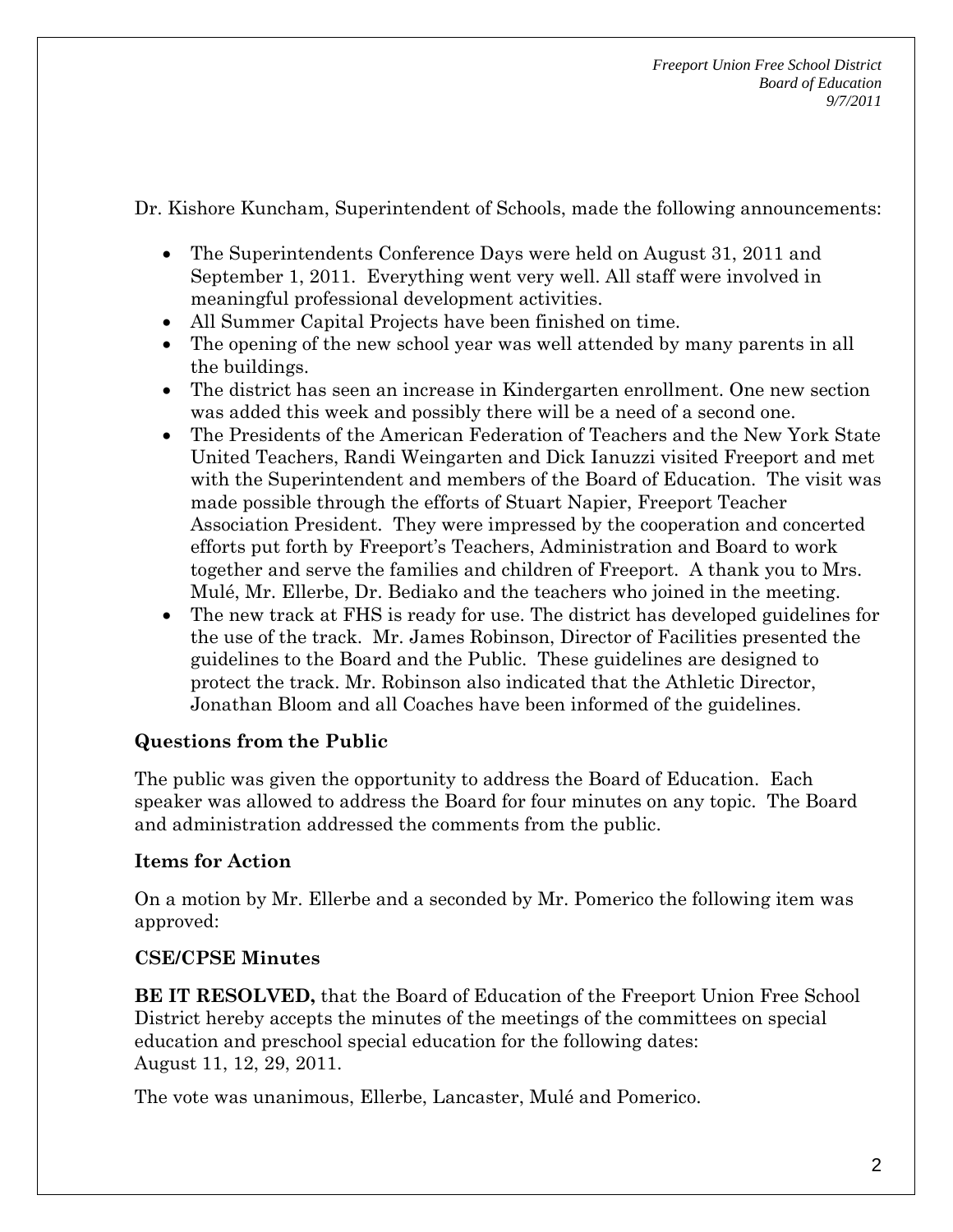On a motion by Mr. Pomerico and a second by Mr. Ellerbe the following item was approved:

### **Personnel Leave of Absence**

**BE IT RESOLVED**, that the Board of Education of the Freeport Union Free School District hereby grants a request for leave of absence as listed below:

**Jocelyn Rodriguez**, Art Teacher, effective October 26, 2011 through January 31, 2012, for FMLA and health.

The vote was unanimous, Ellerbe, Lancaster, Mulé and Pomerico.

On a motion by Ms. Lancaster and a seconded by Mr. Ellerbe the following item was approved:

## **Change of Status**

**BE IT RESOLVED,** that the Board of Education of the Freeport Union Free School District hereby grants a request for change of status as listed below:

**Jessica Rathbun,** change of status to full-time Teaching Assistant, effective September 1, 2011 with an anticipated tenure date of September 1, 2014 and a new salary of \$20,442.15.

**Diania Finegan,** full-time Teaching Assistant, change of salary due to educational incentive, new salary \$16,879.51, effective September 1, 2011.

The vote was unanimous, Ellerbe, Lancaster, Mulé and Pomerico.

On a motion by Mr. Ellerbe and a seconded by Mr. Pomerico the following item was approved:

**BE IT RESOLVED**, that the Board of Education of the Freeport Union Free School District hereby accepts the letter(s) of resignation from the following staff member(s) as listed below:

**Elissa Turletsky,** part-time Teaching Assistant, effective August 18, 2011, for personal reasons.

**Angela Roman-Zelaya,** full-time Teaching Assistant, effective August 18, 2011, for personal reasons.

**Rose Pinello,** full-time Teaching Assistant, effective August 23, 2011, to accept a position in another district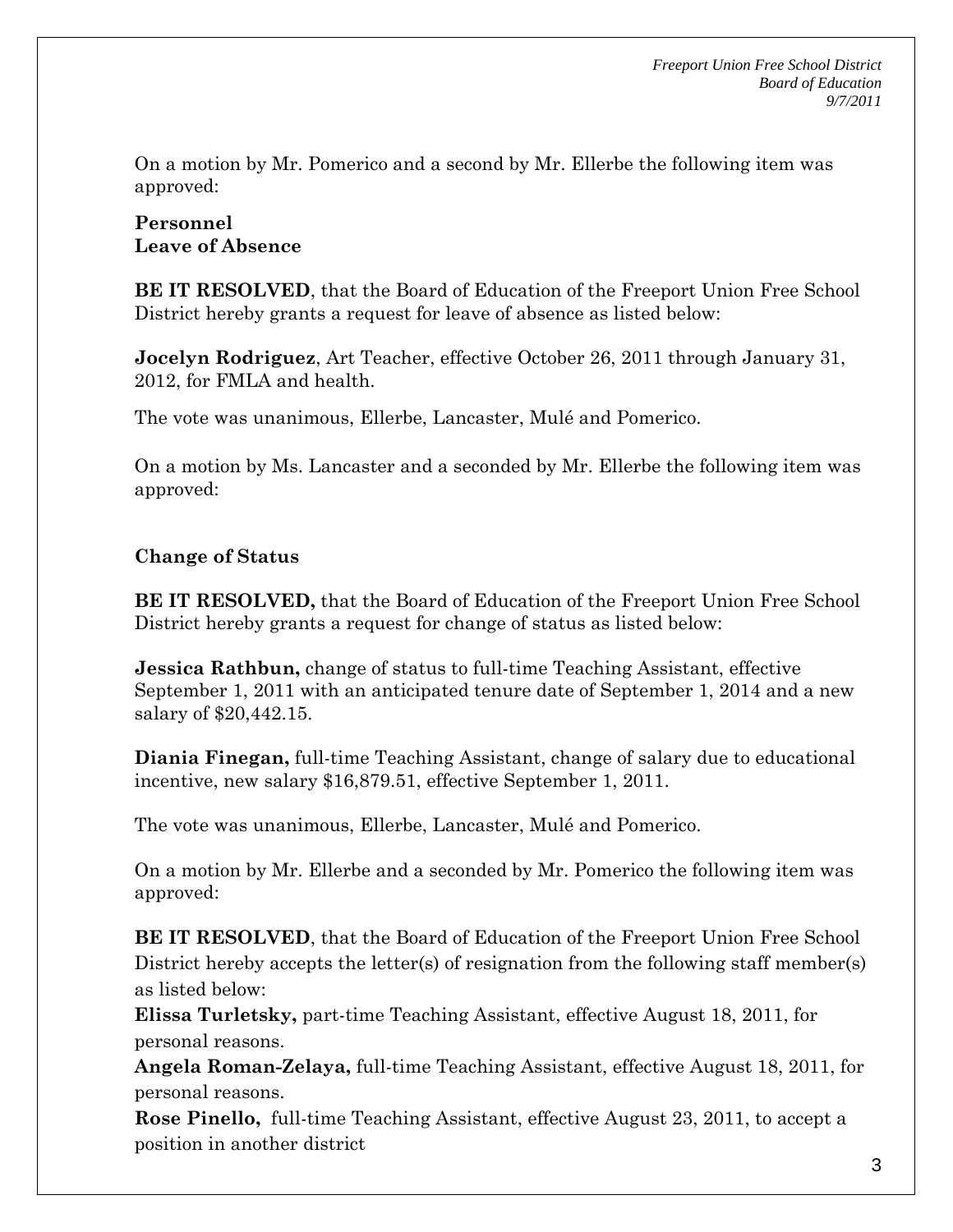**Kathryn Wagner**, Math Teacher, effective August 31, 2011, for personal reasons. **Danielle Loucas**, full-time Teaching Assistant, effective August 22, 2011, to accept a teaching position.

**Jessica Rullo,, part-time Teaching Assistant, effective August 31, 2011, to accept a** teaching position in another district.

**Janet Simpson,** full-time Teaching Assistant, effective August 31, 2011, for personal reasons.

**Jonathan Ascher**, full-time Teaching Assistant, effective August 31, 2011, to accept a teaching position in another district.

**Leslie Agin,** full-time Teaching Assistant, effective August 31, 2011, for personal reasons.

The vote was unanimous, Ellerbe, Lancaster, Mulé and Pomerico.

On a motion by Mr. Pomerico and a seconded by Mr. Ellerbe the following item was approved:

### **Teaching Assistant Appointments**

**BE IT RESOLVED,** that the Board of Education of the Freeport Union Free School District, upon the recommendation of the Superintendent, hereby appoints the individuals listed as Teaching Assistants. These individuals shall possess appropriate certification allowing them to serve as Teaching Assistants in the public schools of New York.

**Tiffany Grimes**, full-time Teaching Assistant, a probationary appointment effective September 1, 2011 through August 31, 2014. Compensation will be \$17,849, according to the FTAA Schedule. Assignment: Archer.

**Courtney Dixon**, part-time Teaching Assistant, appointment effective September 1, 2011. Compensation will be \$11,485, according to the FTAA Schedule. Assignment: Bayview.

**Diana Toback,** full-time Teaching Assistant, a probationary appointment effective September 1, 2011 through August 31, 2014. Compensation will be \$17,849, according to the FTAA Schedule. Assignment: Archer.

**Ilana Johnson**, part-time Teaching Assistant, appointment effective September 1, 2011. Compensation will be \$11,485, according to the FTAA Schedule. Assignment: Archer.

The vote was unanimous, Ellerbe, Lancaster, Mulé and Pomerico.

On a motion by Ms. Lancaster and a seconded by Mr. Ellerbe the following item was approved:

**Appointment of Staff – Instructiona**l **Temporary**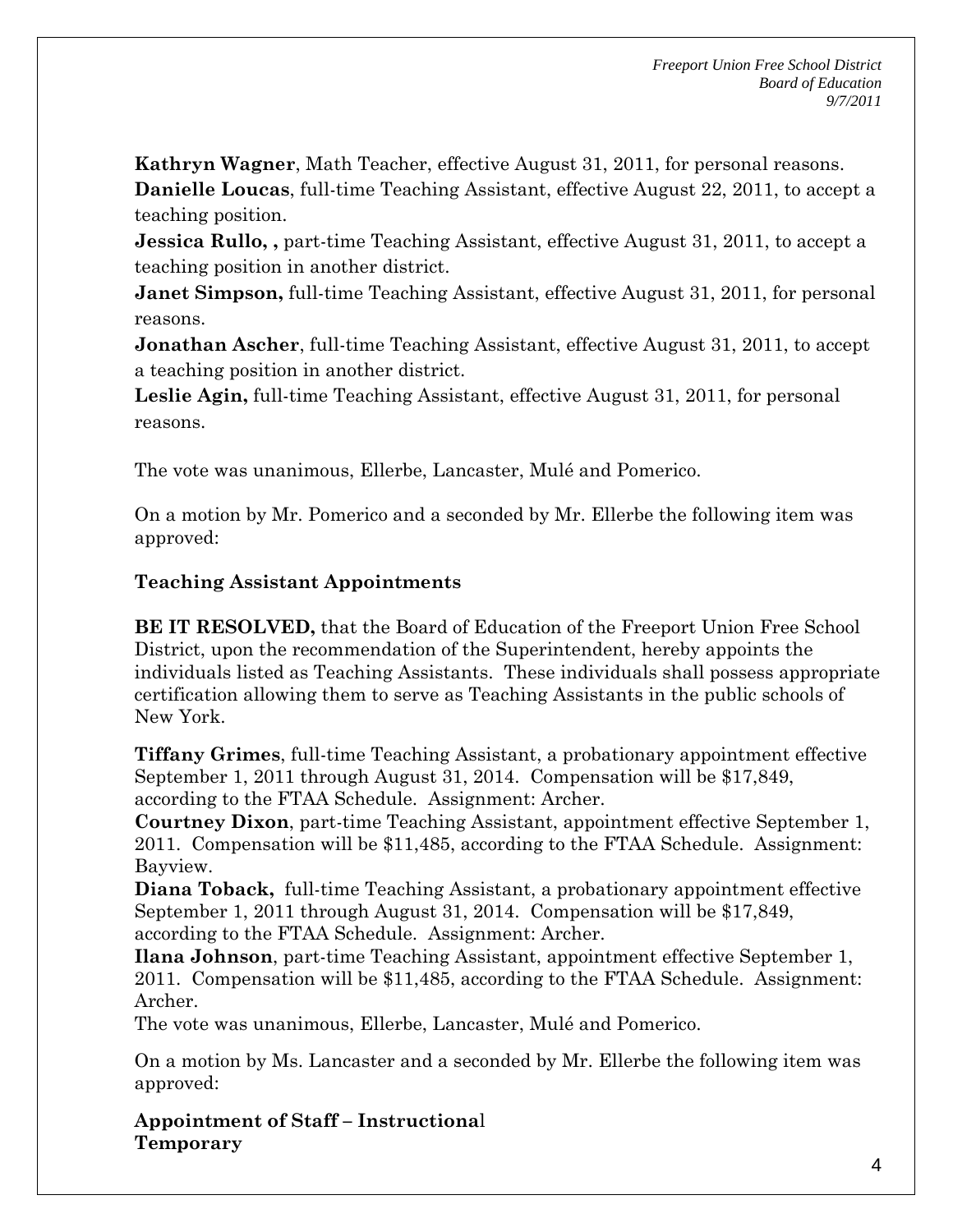**BE IT RESOLVED**, that the Board of Education of the Freeport Union Free School District, upon the recommendation of the Superintendent, hereby appoints the individuals listed in the attached Appointment of Staff Report - Temporary, in accordance with the rules of the Board of Regents. These individuals shall possess appropriate certification allowing them to serve as teachers in the public schools of New York.

**Matthew Cellan,** Permanent Substitute, a temporary appointment effective September 1, 2011 through June 22, 2012. Compensation will be according to the Substitute Pay Rate at \$125 per day. Assignment: Dodd.

**Kati Miano,** Permanent Substitute, a temporary appointment effective September 1, 2011 through June 22, 2012. Compensation will be according to the Substitute Pay Rate at \$125 per day. Assignment: Bayview.

**Randolph Mills,** Permanent Substitute, a temporary appointment effective September 1, 2011 through June 22, 2012. Compensation will be according to the Substitute Pay Rate at \$125 per day. Assignment: FHS.

**Danielle Sekesan**, Permanent Substitute, a temporary appointment effective September 1, 2011 through June 22, 2012. Compensation will be according to the Substitute Pay Rate at \$125 per day. Assignment: FHS.

**Ellen Parker-Galluccio**, Permanent Substitute, a temporary appointment effective September 1, 2011 through June 22, 2012. Compensation will be according to the Substitute Pay Rate at \$125 per day. Assignment: FHS.

**Genevieve Florkowski**, Permanent Substitute, a temporary appointment effective September 1, 2011 through June 22, 2012. Compensation will be according to the Substitute Pay Rate at \$125 per day. Assignment: FHS.

**Anthony Wysocki**, Permanent Substitute, a temporary appointment effective September 1, 2011 through June 22, 2012. Compensation will be according to the Substitute Pay Rate at \$125 per day. Assignment: FHS.

**Vanessa Mannanice**, Permanent Substitute, a temporary appointment effective September 1, 2011 through June 22, 2012. Compensation will be according to the Substitute Pay Rate at \$125 per day. Assignment: FHS.

**Jose Martelo,** Permanent Substitute, a temporary appointment effective September 1, 2011 through June 22, 2012. Compensation will be according to the Substitute Pay Rate at \$125 per day. Assignment: FHS.

The vote was unanimous, Ellerbe, Lancaster, Mulé and Pomerico.

On a motion by Mr. Ellerbe and a seconded by Mr. Pomerico the following item was approved:

**Appointment of Community School Staff** 

**BE IT RESOLVED,** that the Board of Education of the Freeport Union Free School District, upon the recommendation of the Superintendent, hereby appoints the individuals listed below, in accordance with the rules of the Board of Regents. These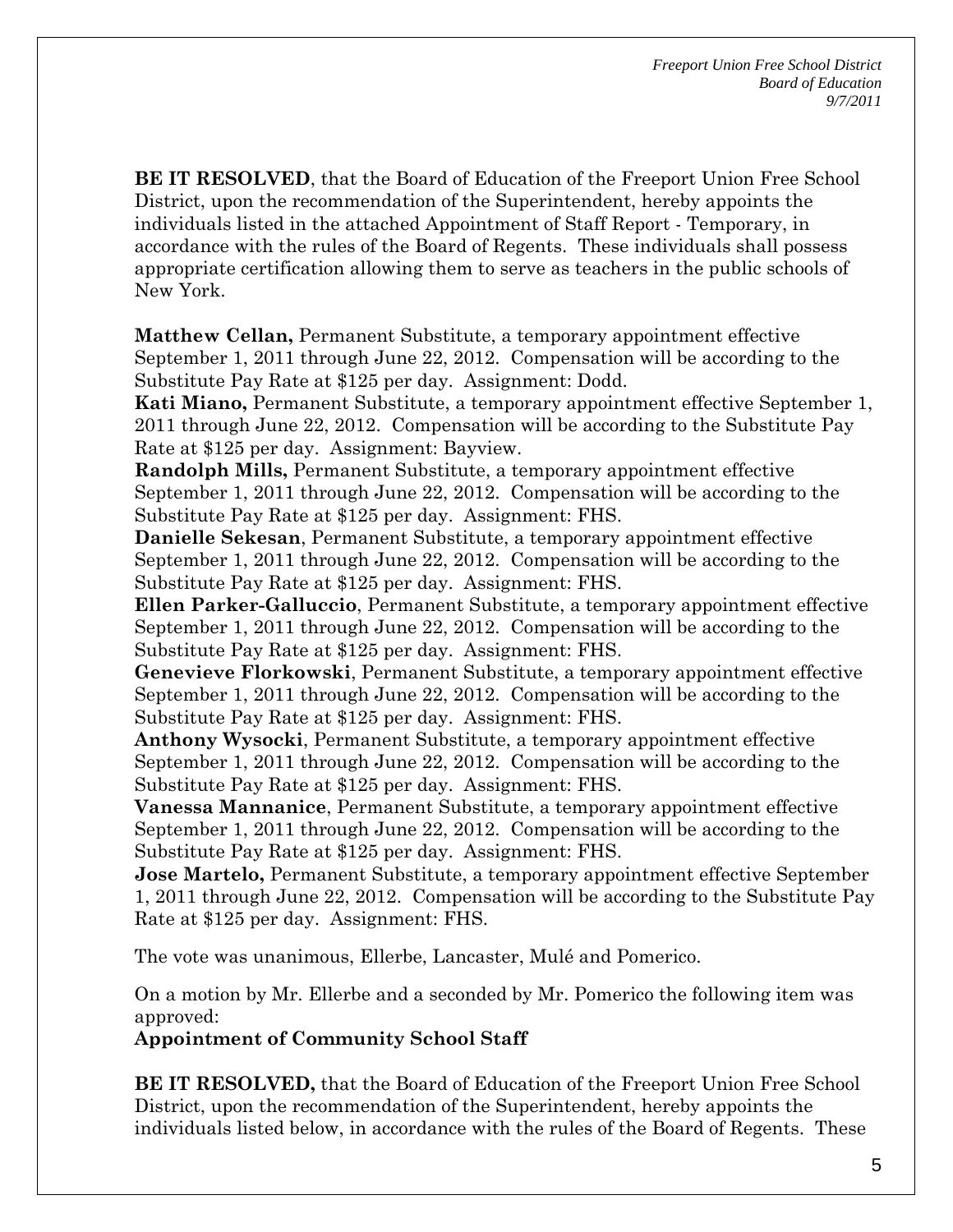individuals shall possess appropriate certification allowing them to serve as teachers or other staff in the public schools of New York.

| <b>Name</b>    | Assignment                  | <b>Step</b>    | Salary |
|----------------|-----------------------------|----------------|--------|
| Aniano, A      | Algebra 2/Algebra 1         | 6              | 12,383 |
| Barash, A      | English 12                  | 6              | 12,383 |
| Basile, A      | Economics/Pig (2 nights)    | 7              | 12,930 |
| Bennedetto,    | Psychology/Human            | 5              | 12,044 |
| М              | Relations/Criminal Justice  |                |        |
| Bencivenga, C  | English 10                  | 3              | 11,360 |
| Brenneis, A    | Social Worker               | $\mathbf{1}$   | 5,338  |
| Campiglia, M   | Marine                      | 7              | 19,395 |
|                | Biology/Oceanography/IS     |                |        |
| Cellan, R      | Health/Physical             | 7              | 12,930 |
|                | Ed./Alternative             |                |        |
| Certain, C     | US History ELL/Global 10    | $\overline{2}$ | 11,016 |
|                | ELL                         |                |        |
| Cirina, N      | <b>Special Education</b>    | 6              | 12,383 |
| Cuccio, N      | Art                         | $\mathbf{1}$   | 10,677 |
| Curley, L      | ESL                         | $\mathbf{1}$   | 10,677 |
| Dickens, A     | Geometry/Applied Statistics | 7              | 19,395 |
| Florkowski, G  | Guidance                    | $\overline{2}$ | 22,032 |
| Genzone, R     | Global 10R                  | 1              | 10,677 |
| Gilliam, C     | Librarian                   | 7              | 6,565  |
| Hawthorne, N   | Career Prep                 | $\mathbf{1}$   | 5,338  |
| Littlefield, J | English 11 Ind.             | 3              | 11,360 |
| O'Hara, M      | English 11                  | $\mathbf{1}$   | 10,677 |
| Pizzo, J       | Economics/PIG (2 nights)    | 7              | 12,930 |
| Reiss, C       | Algebra 1 & 2               | 1              | 10,677 |
| Rizzo, G       | English 12/Intro Theatre    | 7              | 12,930 |
|                | $\operatorname{Arts}$       |                |        |
| Romano, F      | Living Environment (Fall)/  | 3              | 11,360 |
|                | Earth Science (Spring)      |                |        |
| Sameroff, M    | Nurse (4 nights)            | 7              | 12,930 |
| Saunders, D    | <b>ESL</b> Science          | $\mathbf{1}$   | 10,677 |
| Tuitt, J       | US History                  | 7              | 12,930 |
| Vidalon, V.    | Living Environment ESL(     | $\mathbf{1}$   | 5,338  |
|                | Spring)                     |                |        |

# *COMMUNITY EVENING HIGH SCHOOL STAFFING FOR 2011-2012*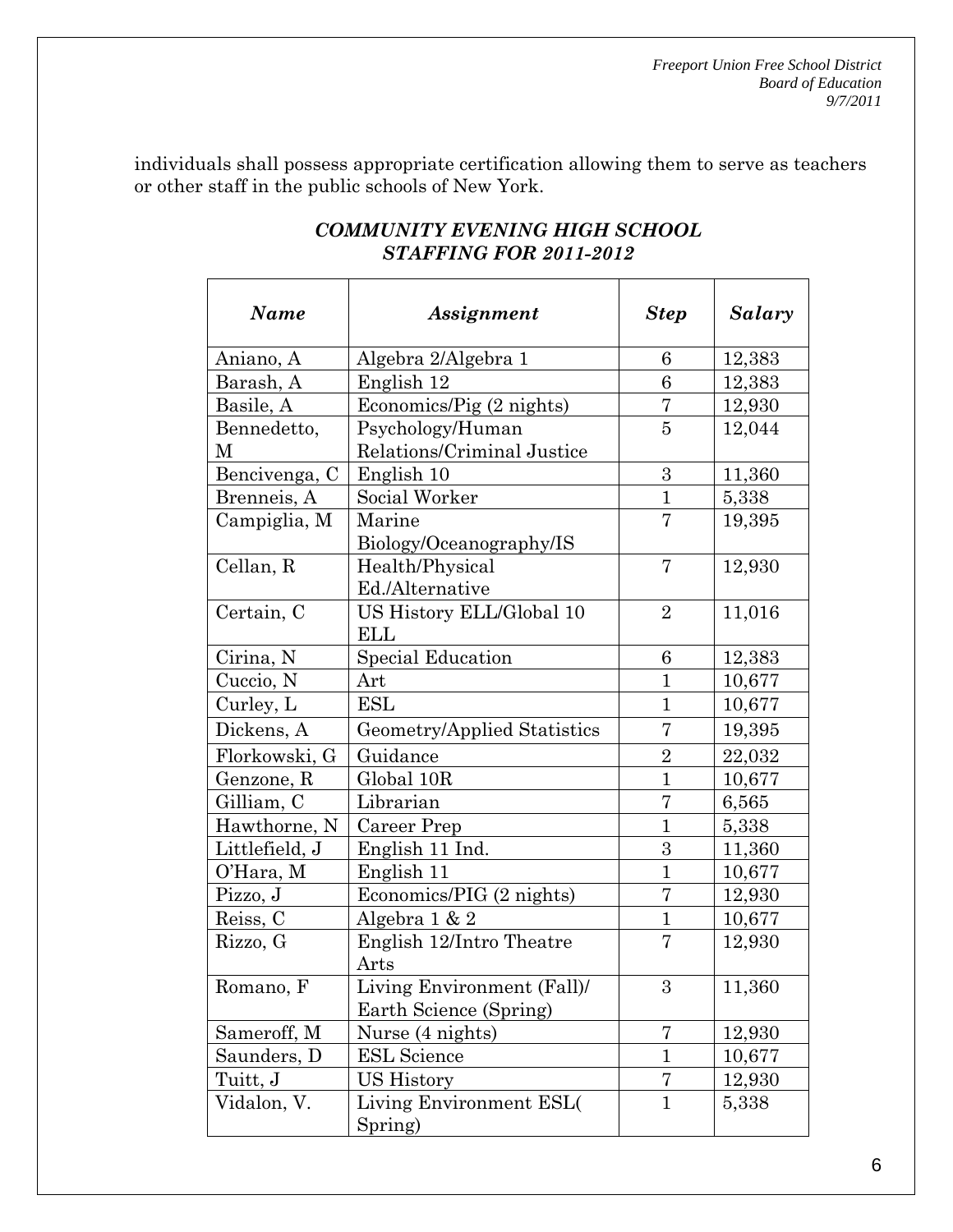| Wheat, A.  | Global 9R(Fall)   | 5,508    |
|------------|-------------------|----------|
| Yarmola, R | Special Education | 11,016   |
| Metzler, J | Secretary         | 4,550.95 |
| Seymour, M | Secretary         | 4,550.95 |

The vote was unanimous, Ellerbe, Lancaster, Mulé and Pomerico.

On a motion by Mr. Pomerico and a seconded by Mr. Ellerbe the following item was approved:

### **Co-Curricular Appointments**

**BE IT RESOLVED,** that the Board of Education of the Freeport Union Free School District, upon the recommendation of the Superintendent, hereby appoints the individuals listed below, in accordance with the rules of the Board of Regents. These individuals shall possess appropriate certification allowing them to serve as teachers or other staff in the public schools of New York.

| <b>ADVISOR</b>   | <b>CLUB</b>                  | <b>SCHOOL</b>      | <b>POINTS</b> | <b>STIPEND</b> |
|------------------|------------------------------|--------------------|---------------|----------------|
|                  |                              |                    |               |                |
| Joyce Elias      | Art Club                     | Archer             | 17            | 1,011          |
| Donna Rusinek    | Science Club                 | Archer             | 17            | 1,011          |
| Linda Marino     | Math Club                    | Archer             | 20            | 1,191          |
| Noreen Puppo     | Young Managers of            | Archer             | 30            | 1,785          |
|                  | Tomorrow                     |                    |               |                |
| Karen Lettsome   | Dance/Step Club              | Archer             | 39            | 1,215          |
| Valerie Smith    |                              |                    |               | 1,215          |
| Ellen Larkin     | Art Club                     | Bayview            | 17            | 1.011          |
| Michael Huisman  | Science Club                 | Bayview            | 17            | 1,011          |
| Laurie Kolodny   | <b>Bayview Boosters Club</b> | Bayview            | 17            | 1,011          |
| Mary Kelly       | Mini-Math Club               | Giblyn             | 17            | 1,011          |
| Pat Vollkommer   | Yearbook Club                | Giblyn             | 30            | 892.50         |
|                  |                              |                    |               |                |
| Sue Wandzilak    |                              |                    |               | 892.50         |
|                  |                              |                    |               |                |
| Ruth Breidenbach | Chorus                       | <b>New Visions</b> | 17            | 1.011          |
|                  |                              |                    |               |                |
| German Banegas   | AM Sports Club               | <b>New Visions</b> | 9             | 533            |
| Nancy Hanrahan   | Running Club                 | Atkinson           | 13            | 773            |
| Nina Sasso       | Tumbling Club                | Atkinson           | 13            | 773            |
| Matthew Yatsyla  | Aiki Club                    | Atkinson           | 17            | 1,011          |
| EmilyHertzberg   | Art Club                     | Atkinson           | 18            | 536            |

### 2011-2012 CO-CURRICULAR CLUBS ADVISORS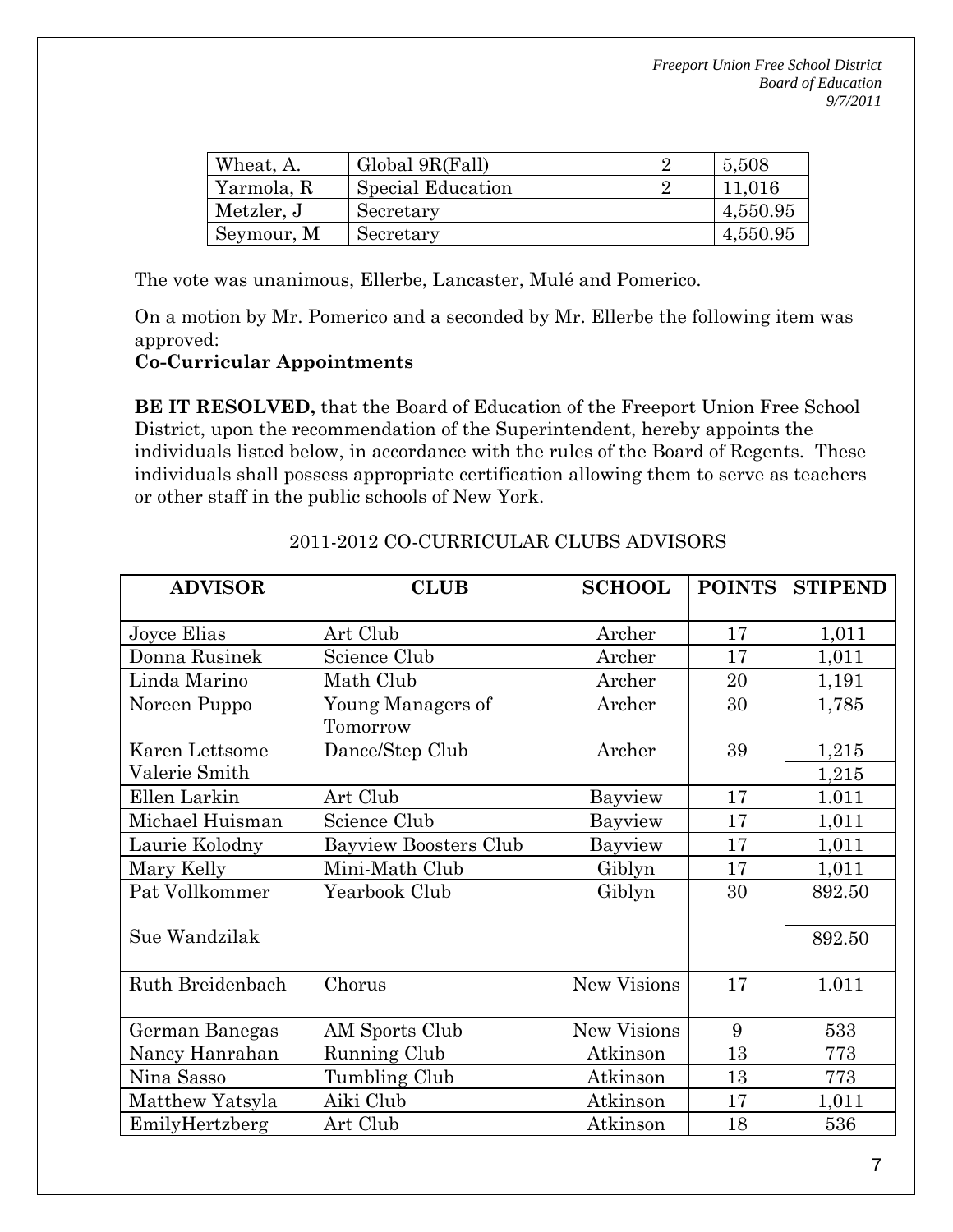| <b>ADVISOR</b>    | <b>CLUB</b>                        | <b>SCHOOL</b> | <b>POINTS</b>  | <b>STIPEND</b> |
|-------------------|------------------------------------|---------------|----------------|----------------|
|                   |                                    |               |                |                |
|                   |                                    |               |                | 536            |
| Karen Wecksler    | <b>Atkinson Newspaper</b>          | Atkinson      | 21             | 624.50         |
| Laura Zegers      |                                    |               |                | 624.50         |
| Nina Sasso        | Step/Drill Team                    | Atkinson      | 22             | 654            |
| Kerri Sparacia    |                                    |               |                | 654            |
| Mary-Kate Gunther | Dance Troupe                       | Atkinson      | $\overline{7}$ | 402            |
| Mary Lou Giunta   | Mathletes - Grade 5                | Atkinson      | 30             | 1,785          |
| Donna Librizzi    | Mathletes - Grade 6                | Atkinson      | 30             | 1,785          |
| Kerri Sparacia    | Drama Club                         | Atkinson      | 36             | 1,070          |
| Karen Wecksler    |                                    |               |                | 1,070          |
| Christina Schwarz | Odyssey of the Mind -<br>Team #1   | Atkinson      | 42             | 2,509          |
| Carrie Frederick- | Odyssey of the Mind-               | Atkinson      | 42             | 2,509          |
| Muchnick          | Team #2                            |               |                |                |
| Mary-Kate Gunther | Future Problem Solving-<br>Team #1 | Atkinson      | 42             | 2,509          |
| Nancy Hanrahan    | Future Problem Solving-<br>Team #2 | Atkinson      | 42             | 2,509          |
| Arlene Easter     | A-Mart                             | Atkinson      | 42             | 2,509          |
| Alison Marty      | Dodd Yearbook                      | Dodd          | 63             | 1,873          |
| Amanda Mizel      |                                    |               |                | 1,873          |
| Marissa Paschette | Co-Student Council                 | Dodd          | 63             | 1,873          |
| Diane Saunders    |                                    |               |                | 1.873          |
| Carol Byrne       | Mathletes                          | Dodd          | 42             | 2,509          |
| John Daskalakis   | Odyssey of the Mind-<br>Team #1    | Dodd          | 42             | 2,509          |
| Nancy Berg        | <b>Student Fund Treasurer</b>      | Dodd          | 30             | 1,785          |
| Elaine Schreibman | Dodd Literary Magazine             | Dodd          | 30             | 1,785          |
| Adam Rubin        | Jazz Ensemble                      | Dodd          | 30             | 1,785          |
| Sherill Spruill   | <b>Select Chorale</b>              | Dodd          | 30             | 1,785          |
| Candice Mordhorst | Select Orchestra                   | Dodd          | 30             | 1,785          |
| Denise Lloyd      | Dodd Respect                       | Dodd          | 25             | 1,442          |
| Vashti Burke      | Ladies Club of Dodd                | Dodd          | 23             | 1,322          |
| Thomas Doyle      | Science Club                       | Dodd          | 17             | 1,011          |
| Desiree Zamot     | Foreign Language Club              | Dodd          | 17             | 1,011          |
| Nancy Williams    | Photography Club                   | Dodd          | 17             | 1,011          |
| Michele Haimes    | A.M. Announcement Club             | Dodd          | 17             | 505.50         |
| Felice Niland     |                                    |               |                | 505.50         |
| Kristen Wrigley   | Environmental Club                 | Dodd          | 17             | $505.50\,$     |
| Kim Kavazanjian   |                                    |               |                | 505.50         |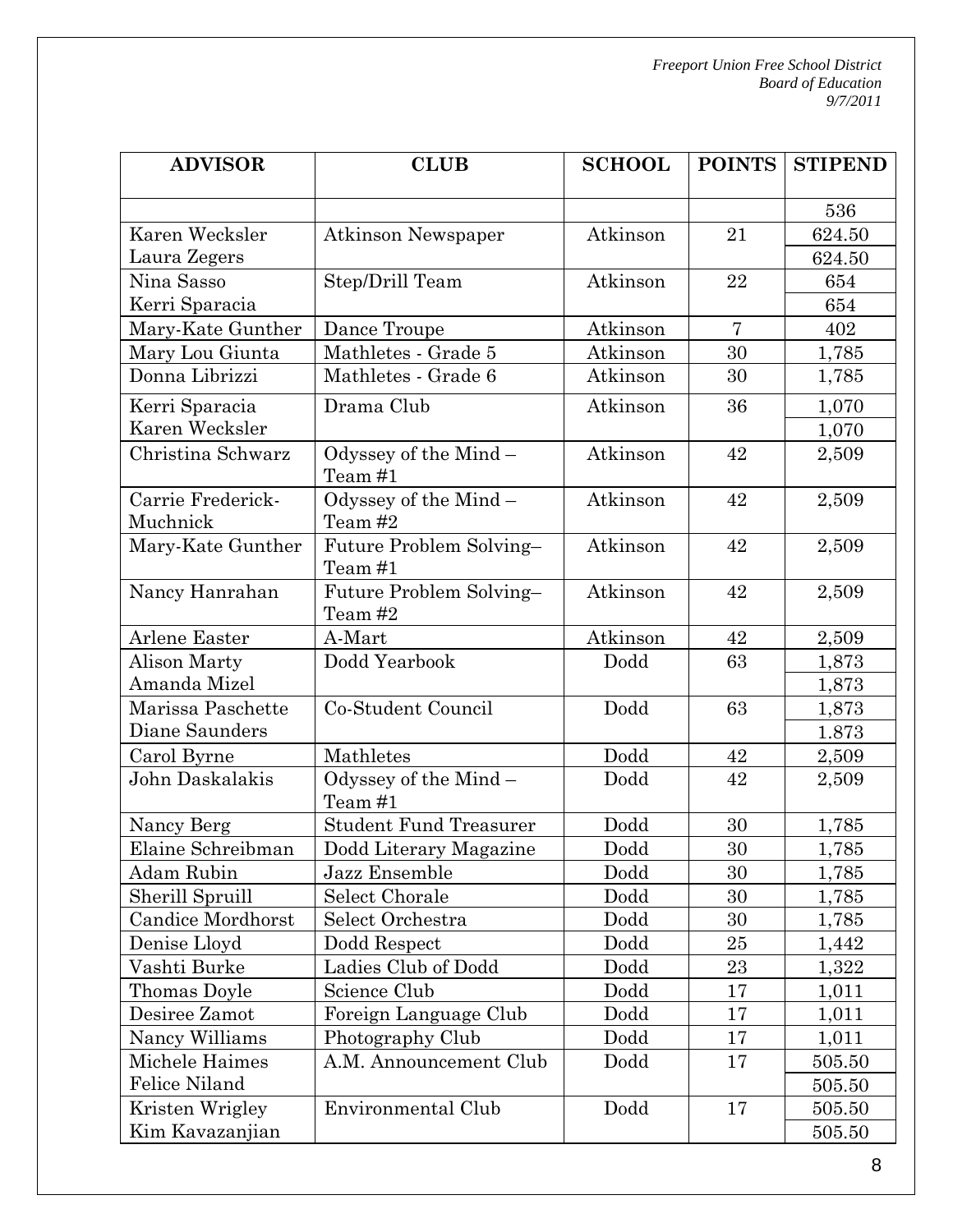| <b>ADVISOR</b>           | <b>CLUB</b>                              | <b>SCHOOL</b> | <b>POINTS</b> | <b>STIPEND</b> |
|--------------------------|------------------------------------------|---------------|---------------|----------------|
| Nick Alberti             | Art Club                                 | Dodd          | 17            | 1,011          |
| Danielle Ballard         | National Honor Society                   | Dodd          | 17            | 505.50         |
| Annette Jones            |                                          |               |               | 505.50         |
| Nancy Berg               | Peer Mediation                           | Dodd          | 17            | 1,011          |
| Mario Salcedo            | Tae Kwon Do Club                         | Dodd          | 17            | 1,011          |
| Linda Salzer             | Service Corps/Future                     | Dodd          | 17            | 1,011          |
|                          | Corps                                    |               |               |                |
| Rosalie Woska            | Double Dutch Club                        | Dodd          | 17            | 1,011          |
| Junaid Gilliam           | <b>GENTS Club</b>                        | Dodd          | 10            | 593            |
| Melissa O'Hara           | Flashings                                | <b>FHS</b>    | 84            | 2,497.50       |
| Michael Farrell          |                                          |               |               | 2,497.50       |
| Tom Alma                 | Yearbook                                 | <b>FHS</b>    | 84            | 4,995          |
| Michael LaSorsa          | Marching Band Director                   | <b>FHS</b>    | 78            | 4,639          |
| Adam Rubin               | Marching Band Asst. Dir.                 | <b>FHS</b>    | 36            | 2,140          |
| Jennifer Volta           | Vintage                                  | <b>FHS</b>    | 65            | 1,932.50       |
| Mark Spanier             |                                          |               |               | 1,932.50       |
| Joshua Levitt            | <b>Student Congress</b>                  | <b>FHS</b>    | 63            | 3,746          |
| Lorrie Greene            | Senior Class Advisor                     | <b>FHS</b>    | 63            | 3,746          |
| Claretha Richarson       | <b>Assistant Senior Class</b>            | <b>FHS</b>    | 42            | 2,509          |
|                          | Advisor                                  |               |               |                |
| Ana Rosa                 | Junior Class Advisor                     | <b>FHS</b>    | 42            | 2,509          |
| Jamie Dupas              | <b>Assistant Junior Class</b><br>Advisor | <b>FHS</b>    | 30            | 1,785          |
| Christopher              | Sophomore Class Advisor                  | <b>FHS</b>    | 30            | 892.50         |
| Dressler                 |                                          |               |               | 892.50         |
| John Duggan              |                                          |               |               |                |
| Zoraya Bussey            | Freshman Class Advisor                   | <b>FHS</b>    | 30            | 1,785          |
| Richard Genzone          | WFHS Communications                      | <b>FHS</b>    | 42            | 2,509          |
| Joseph D'Agostino        | Mathletes                                | <b>FHS</b>    | 42            | 2,509          |
| <b>Speros Vartelatos</b> | Mathletes Asst. Advisor                  | <b>FHS</b>    | 17            | 1.011          |
| Angela Wheat             | Future Problem Solving -<br>Team #1      | <b>FHS</b>    | 42            | 2,509          |
| Lauren Calvo             | Future Problem Solving -<br>Team #2      | <b>FHS</b>    | 42            | 2,509          |
| Robert Yarmola           | Masque & Wig Asst.<br>Director           | <b>FHS</b>    | 30            | 1,785          |
| Kevin LaBarr             | Masque & Wig Set<br>Designer             | <b>FHS</b>    | 19            | 1,129          |
| Nela Hawthorne           | <b>DECA</b>                              | <b>FHS</b>    | 42            | 2,509          |
| Ana Rosa                 | Odyssey of the Mind $-$                  | <b>FHS</b>    | 42            | 2,509          |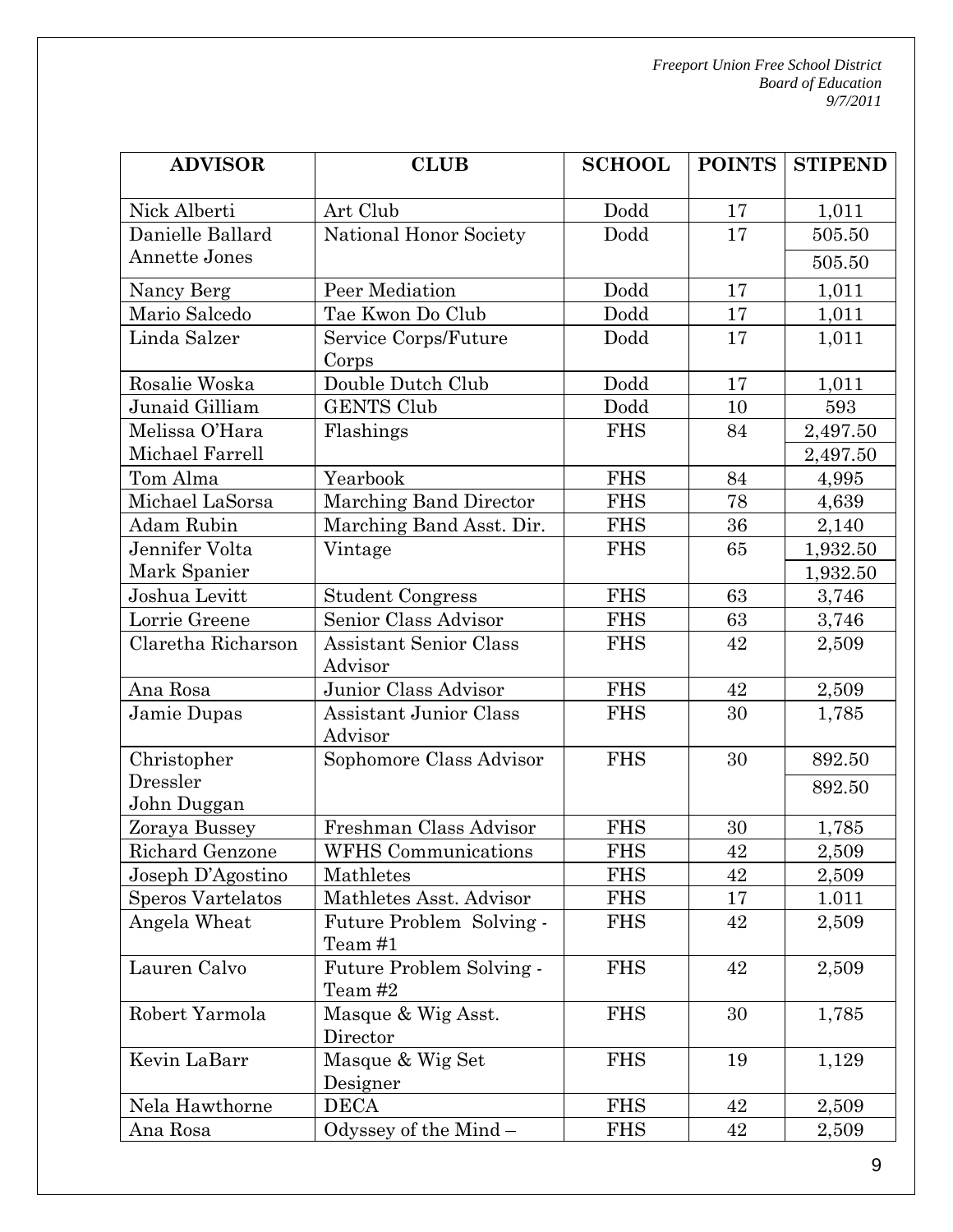| <b>ADVISOR</b>       | <b>CLUB</b>                        | <b>SCHOOL</b> | <b>POINTS</b> | <b>STIPEND</b> |
|----------------------|------------------------------------|---------------|---------------|----------------|
|                      | Team #1                            |               |               |                |
| Jaime Dupas          | Odyssey of the Mind $-$<br>Team #2 | <b>FHS</b>    | 42            | 2,509          |
| Lolita Beathea       | Key Club                           | <b>FHS</b>    | 42            | 2,509          |
| Lolita Beathea       | Renaissance Club                   | <b>FHS</b>    | 42            | 1,254.50       |
| Claretha             |                                    |               |               | 1,254.50       |
| Richardson           |                                    |               |               |                |
| Ellen Schultis       | National Honor Society             | <b>FHS</b>    | 35            | 2,081          |
| Michele Aliani       | Peer Leadership Advisor            | <b>FHS</b>    | 31            | 1,844          |
| Angela Wheat         | Peer Leadership                    | <b>FHS</b>    | 72            | 1,596.33       |
| Danielle Byrnes      | (3 Assistant Advisors)             |               |               | 1,596.33       |
| <b>Richard Sells</b> |                                    |               |               | 1,565.33       |
| Vashti Burke         | FHS She-Devils                     | <b>FHS</b>    | 34            | 2,026          |
|                      | Colorguard & She-Devils            |               |               |                |
|                      | Heat Kickline                      |               |               |                |
| Timothy Mcshan       | NJROTC Drill Team                  | <b>FHS</b>    | 31            | 1,844          |
| Cynthia Certain      | Latin Dance Salsa Team             | <b>FHS</b>    | 31            | 1,844          |
| Angela Wheat         | Peer Tutoring                      | <b>FHS</b>    | 30            | 1,785          |
| Silvia Fernandez     | Human Relations/Spanish            | <b>FHS</b>    | 50            | 1,486.50       |
| Gleni Pena           | Heritage Assembly                  |               |               | 1,486.50       |
| Jeffrey Glass        | Gay Straight Alliance              | <b>FHS</b>    | 27            | 1,609          |
| Wendy Lindner        | Interactors/Rotary Club            | <b>FHS</b>    | 28            | 1,665          |
| Michael LaSorsa      | Jazz Ensemble                      | <b>FHS</b>    | 26            | 1,546          |
| Kerry McCarthy       | "It's Academic"                    | <b>FHS</b>    | 21            | 1,249          |
| Sally Ann Schrader   | <b>Freeport Sports</b>             | <b>FHS</b>    | 21            | 1,249          |
|                      | Leadership Club                    |               |               |                |
| Michael LaSorsa      | <b>Brass Ensemble</b>              | <b>FHS</b>    | 21            | 1,249          |
| Caitlin Donovan      | Ninth Grade Select                 | <b>FHS</b>    | 21            | 1,249          |
| Christopher          | Chess Club                         | <b>FHS</b>    | 21            | 1,249          |
| Mancuso              |                                    |               |               |                |
| Yolette Latortue     | African American Bowl              | <b>FHS</b>    | 21            | 1,249          |
| Sarah Molese         | <b>HOSA</b>                        | <b>FHS</b>    | 20            | 1,191          |
| Linda Hedrickson     | Devils Pride                       | <b>FHS</b>    | 17            | 505.50         |
| John Dugan           |                                    |               |               | 505.50         |
| Linda Hendrickson    | Horticulture/                      | <b>FHS</b>    | 17            | 1,011          |
|                      | <b>Beautification Club</b>         |               |               |                |
| Shanequa             | Art Club                           | <b>FHS</b>    | 17            | 1,011          |
| Thompson             |                                    |               |               |                |
| Richard Johnson      | Computer Repair Club               | <b>FHS</b>    | 17            | 1,011          |
| Cynthia Certain      | <b>SADD</b>                        | <b>FHS</b>    | 17            | 1,011          |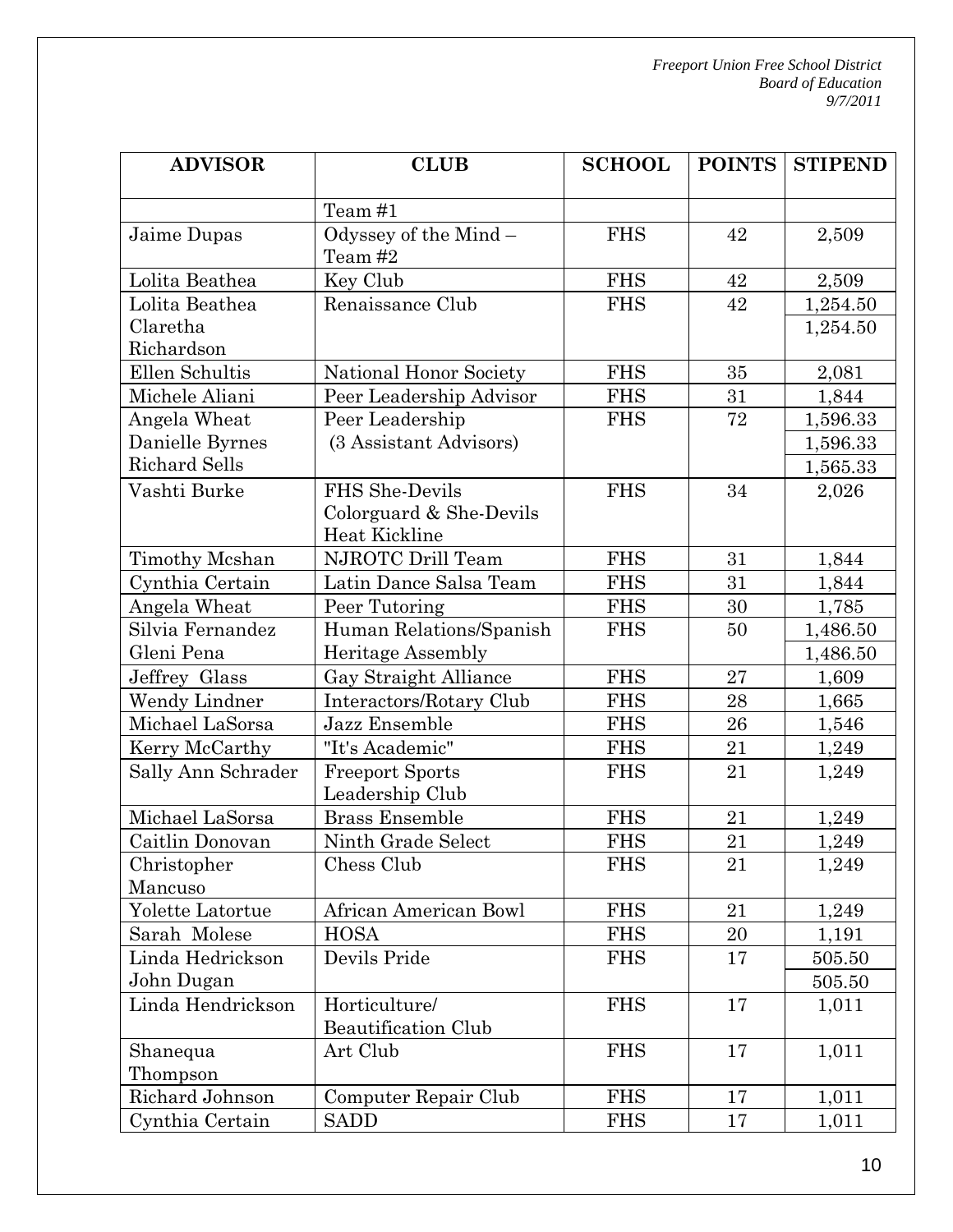| <b>ADVISOR</b>      | <b>CLUB</b>                 | <b>SCHOOL</b> | <b>POINTS</b> | <b>STIPEND</b> |
|---------------------|-----------------------------|---------------|---------------|----------------|
| Felice Niland       | <b>AIDS</b> Awareness Group | <b>FHS</b>    | 17            | 1,011          |
| Alicia Brenneis     | Peer Mediation              | <b>FHS</b>    | 17            | 1,011          |
| Daniel Moran        | Science Olympiad            | <b>FHS</b>    | 17            | 505.5          |
| Karen Cole          |                             |               |               | 505.5          |
| Alicia Brenneis     | Challenge Leaders           | <b>FHS</b>    | 17            | 1,011          |
| Cathy Rode          | Fashion Club                | <b>FHS</b>    | 15            | 892            |
| Michael Young       | Digital Arts Club           | <b>FHS</b>    | 13            | 386.50         |
| Daniel Moran        |                             |               |               | 386.50         |
| <b>FHS MUSICAL:</b> |                             |               |               |                |
| Robert Yarmola      | Producer                    | <b>FHS</b>    | 29            | 1,725          |
| Jill Boardman       | Orchestra Prep              | <b>FHS</b>    | 19            | 1,129          |
| Monique Retzlaf     | <b>Musical Director</b>     | <b>FHS</b>    | 19            | 1,129          |
| Mahendra Guerrier   | Choreographer               | <b>FHS</b>    | 19            | 1,129          |
| Cathy Rode          | Costume Designer            | <b>FHS</b>    | 19            | 1.129          |
| Kevin LaBarr        | <b>Stage Designer</b>       | <b>FHS</b>    | 19            | 1,129          |
| Kevin LaBarr        | Set Constructor             | <b>FHS</b>    | 19            | 1,129          |
| Doug Martines       | <b>Technical Director</b>   | <b>FHS</b>    | 19            | 1,129          |
| Caitlin Donovan     | Conductor                   | <b>FHS</b>    | 10            | 593            |
| Monique Retzlaf     | Accompanist                 | <b>FHS</b>    | 10            | 593            |

The vote was unanimous, Ellerbe, Lancaster, Mulé and Pomerico.

On a motion by Ms. Lancaster and a second by Mr. Ellerbe the following item was approved:

### **Finance**

### **Acceptance of a Donation**

**BE IT RESOLVED,** that the Board of Education of the Freeport Union Free School District hereby accepts with gratitude a donation in the amount of \$500 from the American Chemical Society (ACS).

The vote was unanimous, Ellerbe, Lancaster, Mulé and Pomerico

On a motion by Mr. Ellerbe and a second by Mr. Pomerico the following item was

### **Acceptance of a Bid – Pizza-#555**

**BE IT RESOLVED,** that the Board of Education of the Freeport Union Free School District hereby awards the contract for the Pizza Bid #555 to Yankee Pizza, DBA Domino's Pizza at a cost of \$59,013.00.

The vote was unanimous, Ellerbe, Lancaster, Mulé and Pomerico.

## **Adjournment**